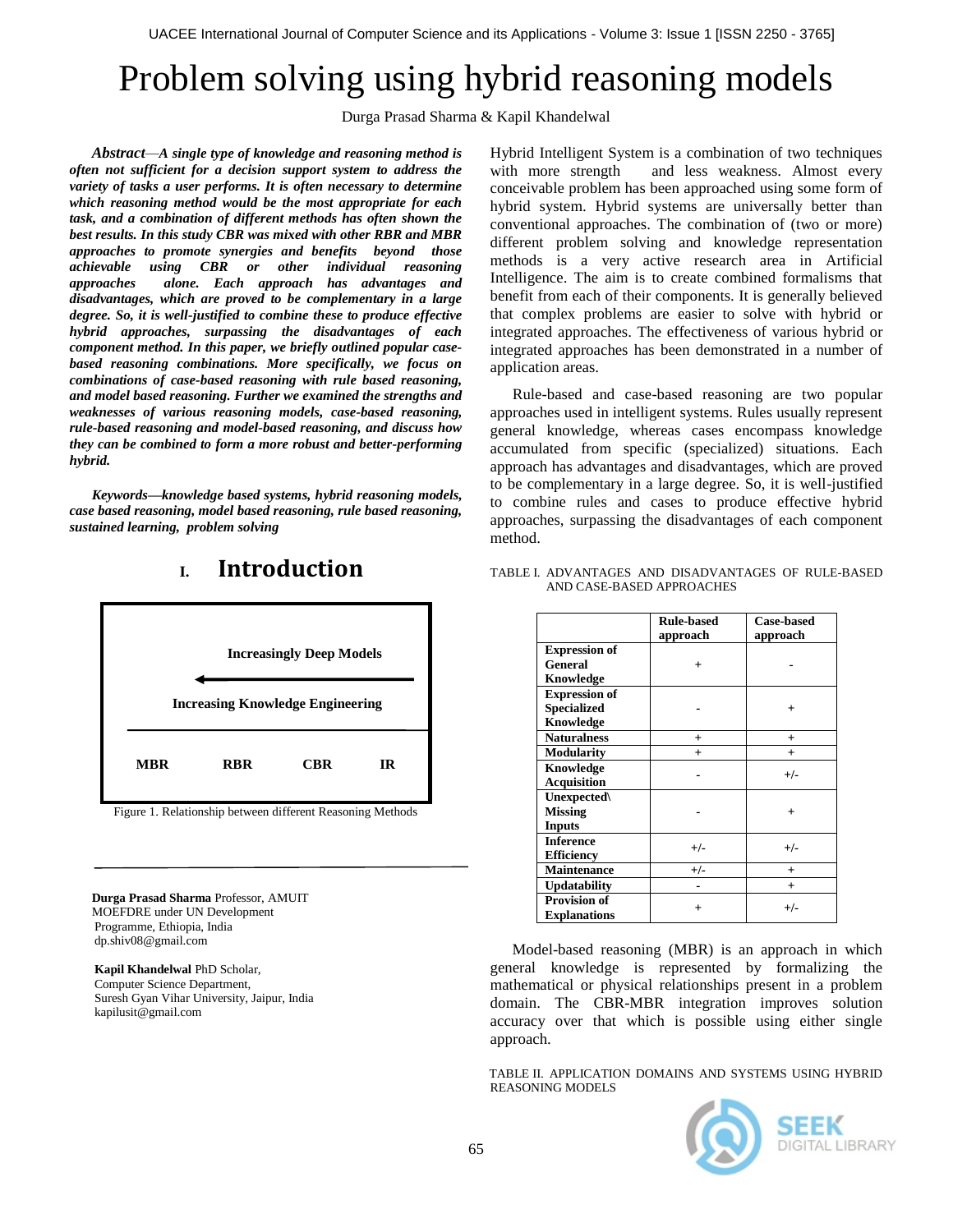| <b>Tools</b>         | <b>Domain</b>                        | <b>Reasoning</b>        |
|----------------------|--------------------------------------|-------------------------|
|                      |                                      | <b>Models</b>           |
| <b>AIDA</b>          | Aircraft design                      | CBR, RBR                |
| <b>ANAPRON</b>       | Speech                               | <b>CBR, RBR</b>         |
| <b>AUGUSTE</b>       | Medicine                             | <b>CBR, RBR</b>         |
| <b>Project</b>       |                                      |                         |
| <b>CABARET</b>       | Law                                  | <b>CBR, RBR</b>         |
| <b>CAMPER</b>        | Menu planning                        | <b>CBR, RBR</b>         |
| <b>CARE-PARTNER</b>  | Medicine                             | <b>CBR.RBR</b>          |
| <b>CARMA</b>         | Entomology                           | CBR, MBR                |
| <b>CASEY</b>         | Medicine                             | <b>CBR,MBR</b>          |
| <b>CCAR</b>          | Life Insurance                       | <b>CBR, RBR</b>         |
| <b>CORMS AI</b>      | Real-Time Marine                     | <b>CBR, RBR</b>         |
|                      | <b>Environment Monitoring</b>        |                         |
| <b>DANIEL</b>        | <b>Legal Reasoning</b>               | <b>CBR,RBR</b>          |
| <b>ECLAS</b>         | Finance                              | <b>CBR.RBR</b>          |
| <b>EFAES</b>         | <b>Equipment Failure</b><br>Analysis | <b>CBR, RBR</b>         |
| <b>FABEL</b>         | Architecture                         | CBR, MBR,<br><b>RBR</b> |
| <b>FORMTOOL</b>      | Plastic colorants                    | CBR, MBR                |
| <b>GREBE</b>         | Law                                  | <b>CBR, RBR</b>         |
| <b>GYMEL</b>         | Music                                | <b>CBR,RBR</b>          |
| <b>HIDES</b>         | Agriculture                          | <b>CBR.RBR</b>          |
| <b>IDS</b>           | <b>Aircraft Fleet</b><br>Maintenance | <b>CBR,RBR</b>          |
| <b>MCRS</b>          | Personnel Performance                | CBR, RBR                |
| <b>SAXEX</b>         | Evaluation<br>Music                  |                         |
|                      | Construction                         | <b>CBR, RBR</b>         |
| <b>ScheduleCoach</b> |                                      | <b>CBR.RBR</b>          |
| <b>SOPHIST</b>       | <b>Bioprocess recipes</b>            | <b>CBR,MBR</b>          |
| <b>URS-CBR</b>       | <b>Ultrasonic Rail</b><br>Inspection | <b>CBR,RBR</b>          |

# **II. Combined Reasoning Models**

#### *A. Sequence Models*

In this, in the first step, a rough solution is given, and in the second step, the precise solution is given by refining the rough one.



Figure 2. CBR followed by RBR



Figure 3. RBR followed by CBR

#### *B. Conditional Model*

In this, if the solution given in the first step is acceptable then it is used as a solution of the given problem & otherwise next steps are invoked.



Figure 4. RBR-Controller-CBR Solution

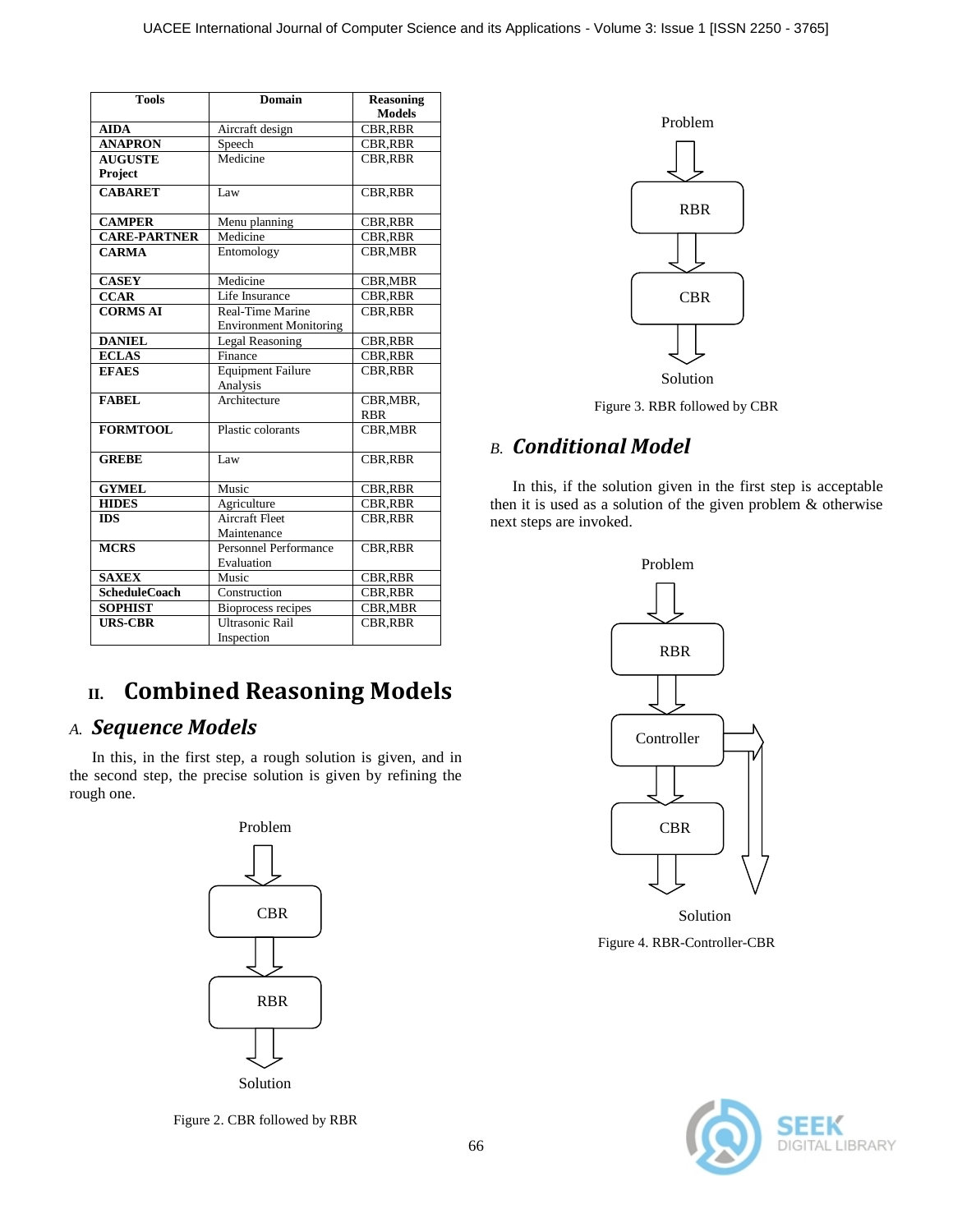

Solution

Figure 5. CBR-Controller-RBR



Figure 6. CBR-Controller-MBR



Figure 7. CBR-Controller-RBR-Controller-MBR

## **III. Proposed Model of Combined Reasoning (CBR, RBR & MBR)**

The case-based method is the primary reasoning paradigm in this model; the other methods are used - as separate reasoning methods - only if the case-based method is unable to suggest a solution.

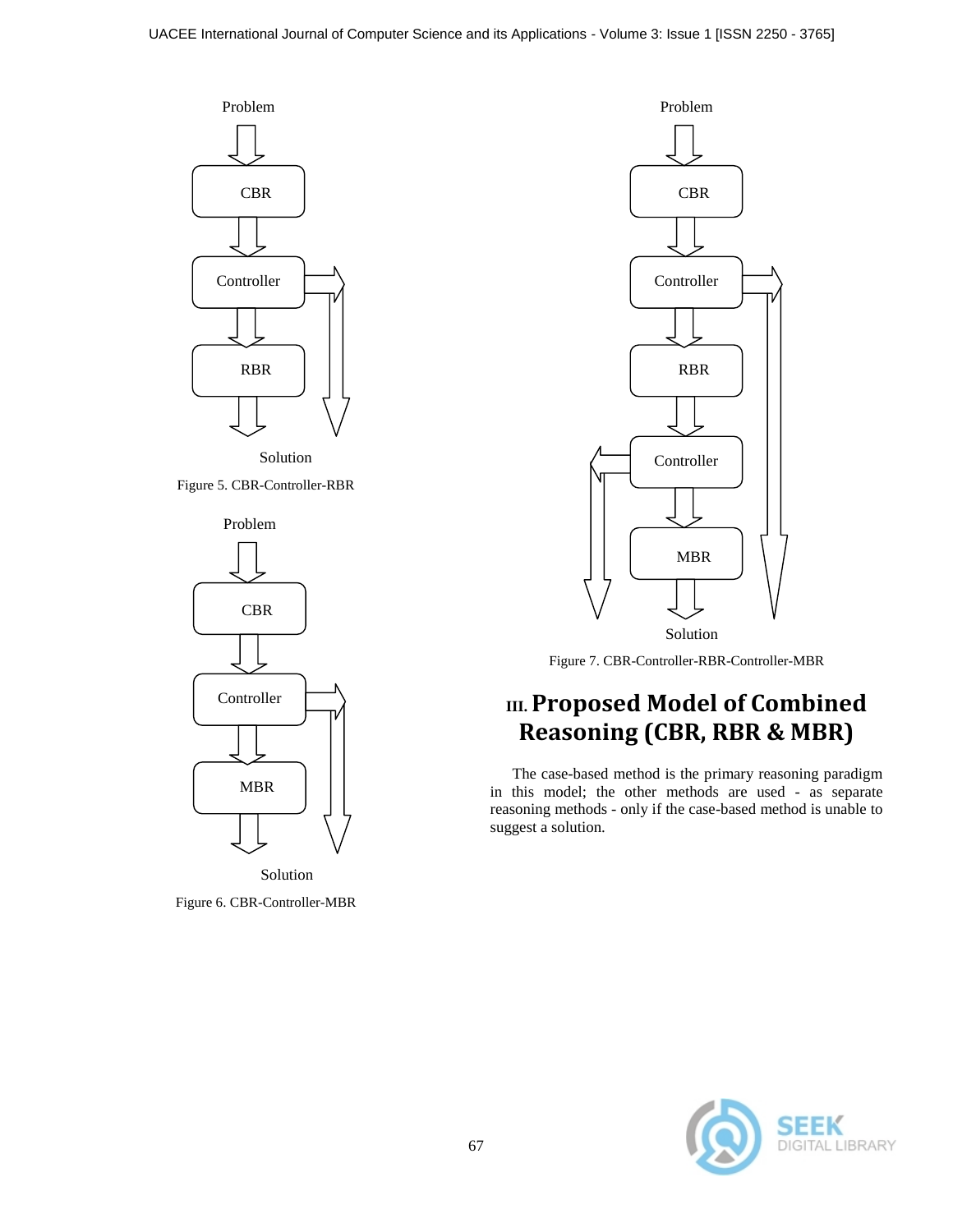

Figure 8. Combined Reasoning in "X" (CBR = Case-Based Reasoning,  $RBR =$ Rule-Based Reasoning, MBR = Model-Based Reasoning).

### **IV. Conclusions**

Hybridization is fast becoming the standard, rather than the exception for CBR systems, owing to user expectations as well as to technical advantages. Researchers have uncovered many synergistic ways to combine CBR with other modes of reasoning. In this research we combined CBR with RBR, MBR. In our experiment and analysis, this new CBR integrated hybridized model supported a wide range of tasks, including interpretation and argumentation, design and synthesis, planning, and management of long term medical

conditions. Many useful synergies emerged as different reasoning strategies extend and complement each other. Integrated systems have enabled more accurate modeling of domain knowledge, compensation for incomplete domain models and rule bases, compensation for small case bases, simplification of knowledge acquisition, improved solution quality, improved system efficiency, leveraging of past experiences, and compensation for shortcomings inherent in individual reasoning strategies. Thus integrations of CBR with other reasoning modalities continue to proliferate, providing both practical benefit and insight into multi-modal reasoning processes.

#### *References*

- [1] A. Aamoth and E. Plaza, "Case-Based Reasoning: Foundational Issues,Methodological Variations and System Approaches", Artificial Intelligence Communications, 7(1), 1994, pp. 39-59,
- [2] Ramon López De Mántaras, David Mcsherry, Derek Bridge, David Leake, Barry Smyth, Susan Craw, Boi Faltings, Mary Lou Maher, Michael T. Cox, Kenneth Forbus, Mark Keane, Agnar Aamodt And Ian Watson "Retrieval, reuse, revision, and retention in casebased Reasoning",The Knowledge Engineering Review, Vol. 00:0, 1–2., Cambridge University Press, 2005
- [3] I. Watson,"Case-based reasoning is a methodology not a technology, Knowledge-Based Systems" , Vol. 12, 1999, pp 303-308
- [4] Edwina L. Rissland and David B. Skalak, "Combining Case-Based and Rule-Based Reasoning: A Heuristic Approach",pp534-530
- [5] Stefanie Br¨uninghaus and Kevin D. Ashley(2003), "Combining Case-Based and Model-Based Reasoning for Predicting the Outcome of Legal Case."
- [6] Jim Prentzas and Ioannis Hatzilygeroudis ,"Categorizing Approaches Combining Rule-Based and Case-Based Reasoning"
- [7] Cindy Marling, Edwina Rissland and Agnar Aamodt "Integrations with case-based reasoning" The Knowledge Engineering Review, Vol. 00:0, Cambridge University Press,2005 ,pp1–4.
- [8] Jaap Hage ,"A Low Level Integration Of Rule-based Reasoning And Case-based Reasoning.",pp30-39
- [9] Z. Budimac, V. Kurbalija ,"CASE BASED REASONING A SHORT OVERVIEW" ,Proceedings of the Second International Conference on Informatics and InformationTechnology,pp222-233

About Author (s):



Durga Prasad Sharma Professor, AMUIT, MOEFDRE under UN Development Programme, Ethiopia, India dp.shiv08@gmail.com